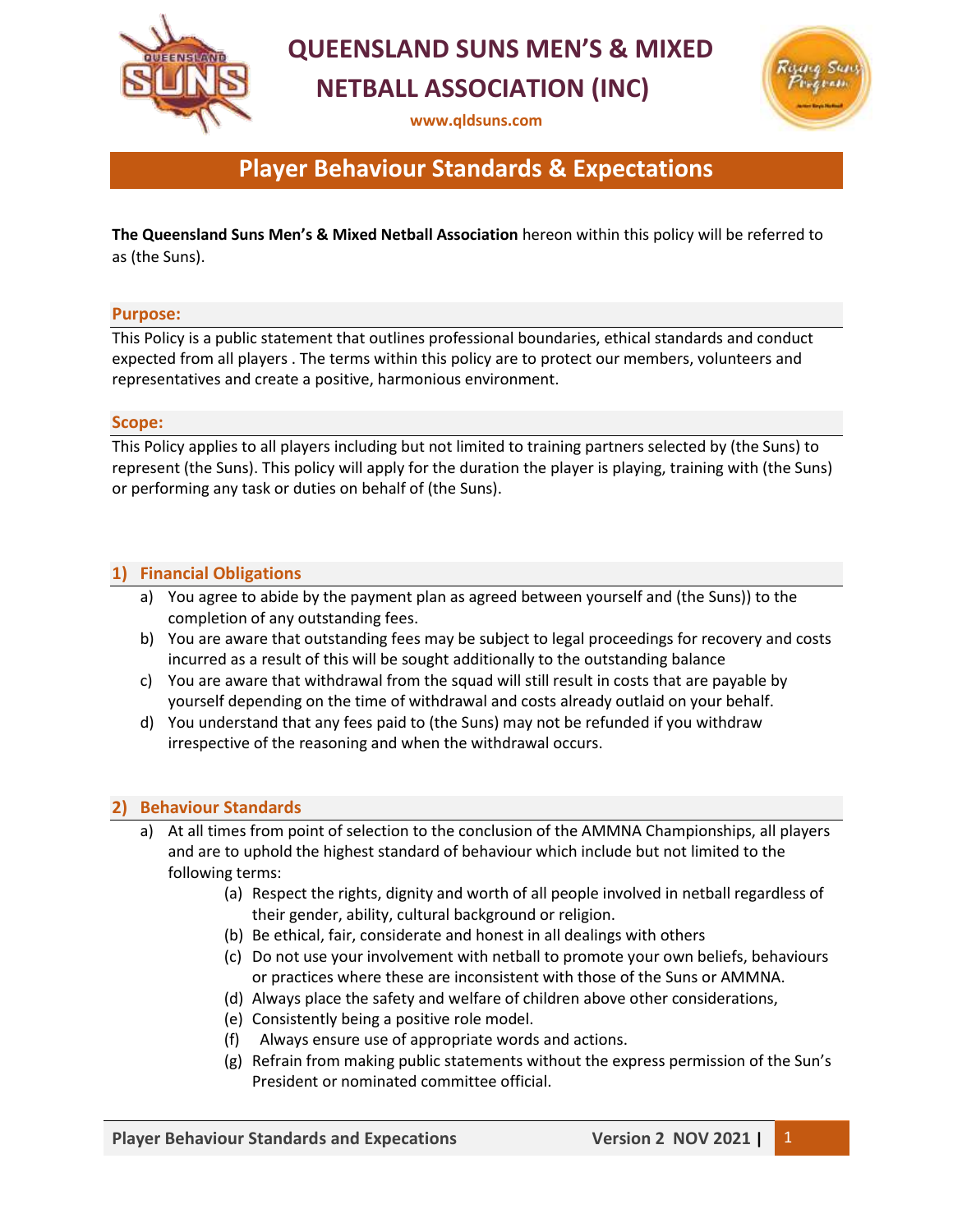

# **QUEENSLAND SUNS MEN'S & MIXED NETBALL ASSOCIATION (INC)**

**[www.qldsuns.com](http://www.qldsuns.com/)**



### **Player Behaviour Standards & Expectations**

- (h) Comply with all relevant Australian laws (Federal and State), particularly antidiscrimination, occupational health and safety and child protection laws.
- (i) Be responsible and accountable for behaviour and conduct including:
- (j) Maintaining a high standard of personal behaviour.
- (k) Always using appropriate language.
- (l) Show concern and caution to others who may be sick or injured.
- (m) Avoiding situations which may lead to a conflict of interest or a compromising position.
- (n) Be courteous, respectful, and open to discussion and interaction at all times.
- (o) Always display a professional demeanor, this includes but is not limited to raising your voice, talking over others, and displaying respectful body language.
- (p) Exercise self-control at all times and not commit any action likely to bring the Suns or the game into disrepute.
- (q) Never inflict abuse, whether verbal, physical or emotional towards any individual
- (r) Refrain from making disparaging comments about the Suns, its members, volunteers, or representatives.

### **3) Training**

- a) You will be required to attend all training set down by your coach. If for some unforeseeable circumstance or illness you are unable to attend, notification must be made with your team manager in a timely manner. If the team manager is uncontactable then contact must be made with the coach. If sick you are required to attend training unless directed otherwise by your coach.
- b) If three or more training sessions are missed, then you will be asked to show cause to the management committee as to why you should not be removed from the team.
- c) You are required to arrive at training on time and stay for the designated time.
- d) You are required to actively participate in training any other extra programs provided to you by the coach of your team.
- e) You are required to maintain a personal level of fitness in line with the team goals and coaches' directive.
- f) If injured, you are required to attend all training sessions unless directed otherwise by your coach. Ensure injuries are reported to the team coach immediately and then seek advice from medical personnel. Any player who sustains an injury that results in his/her not being able to train, must produce a medical clearance before resuming training.
- g) Attend training in a fit and able manner and not under the influence of alcohol and drugs. Failure to attend in a fit manner will result in a "show cause" letter being sent to the player.
- h) Whilst at training respect all umpires, coaches and officials and adhere to the behavioural standards outlined in this document.